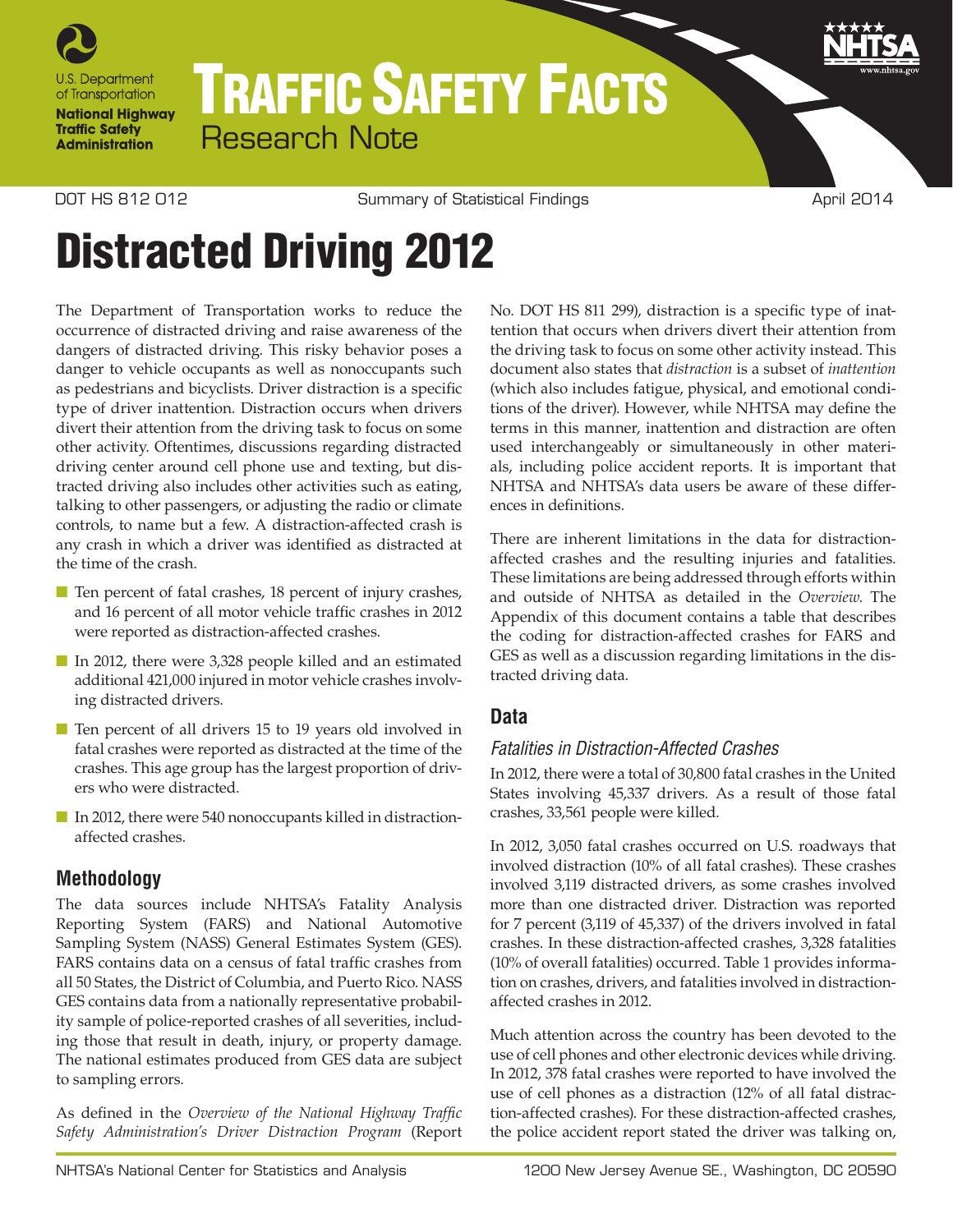|                            | <b>Crashes</b>                  | <b>Drivers</b>                     | <b>Fatalities</b>                         |  |
|----------------------------|---------------------------------|------------------------------------|-------------------------------------------|--|
| <b>Total</b>               | 30,800                          | 45.337                             | 33.561                                    |  |
| Distraction-Affected (D-A) | 3.050<br>(10% of total crashes) | 3.119<br>(7% of total drivers)     | 3.328<br>(10% of total fatalities)        |  |
| Cell Phone in Use          | 378<br>(12% of D-A crashes)     | 394<br>(13% of distracted drivers) | 415<br>(12% of fatalities in D-A crashes) |  |

#### Table 1 **Fatal Crashes, Drivers in Fatal Crashes, and Fatalities, 2012**

Source: National Center for Statistics and Analysis (NCSA), FARS 2012 (ARF)

listening to, or manipulating a cell phone (or other cell phone activity) at the time of the crash. Cell phones were reported as a distraction for 13 percent of the distracted drivers in fatal crashes. A total of 415 people died in fatal crashes that involved the use of cell phones as distractions.

Table 2 describes 2012 fatal crash data for distraction-affected crashes by driver age. Ten percent of all drivers 15 to 19 years old involved in fatal crashes were distracted at the time of the crashes. This age group is the group with the largest proportion of drivers who were distracted.

By comparing the proportion of drivers involved in fatal crashes and those involved in distraction-affected fatal crashes points to overrepresentation of drivers under 40. For all fatal crashes, only 7 percent of the drivers in the fatal crashes were 15 to 19 years old. However, for distraction, 10 percent of the drivers in fatal distraction-affected crashes were 15 to 19 years old. And 14 percent of the distracted drivers using cell phones were 15 to 19 years old. Another age group of distracted drivers to look at is the 20-to-29-year-old driver group. Drivers in their 20s make up 23 percent of drivers in all fatal crashes. Drivers in their 20s make up 27 percent of the distracted drivers in fatal crashes. And drivers in their 20s make up 34 percent of the distracted drivers that were using cell phones.

#### The following chart illustrates the distribution of drivers by age for total drivers involved in fatal crashes, distracted drivers involved in fatal crashes, and distracted drivers on cell phones during fatal crashes.





Source: NCSA, FARS 2012 (ARF)

In 2012, 84 percent of the fatalities in distraction-affected crashes involved motor vehicle occupants or motorcyclists.

#### **Total Drivers Distracted Drivers Drivers Using Cell Phone Age Group # % of Total # % Total Drivers % Distracted Drivers # % of Distracted Drivers % of Cell Phone Drivers Total 45,337 100 3,119 7 100 394 13 100** 15-19 | 3,143 | 7 | 304 | 10 | 10 | 57 | 19 | 14 20-29 | 10,727 | 23 | 848 | 8 | 27 | 132 | 16 | 34 30-39 7,675 17 554 7 18 91 16 23 40-49 | 7,487 | 17 | 447 | 6 | 14 | 58 | 13 | 15

**Drivers Involved in Fatal Crashes by Age, 2012**

Table 2

Source: NCSA, FARS 2012 (ARF); Note: Total includes 49 drivers 14 and under, 3 of whom were noted as distracted. Additionally, the total includes 762 of unknown age, 30 of whom were noted as distracted.

50-59 | 7,146 | 16 | 434 | 6 | 14 | 38 | 9 | 10 60-69 | 4,431 | 9 | 258 | 6 | 8 | 14 | 5 | 4 70+ | 3,917 | 9 | 241 | 6 | 8 | 3 | 1 | 1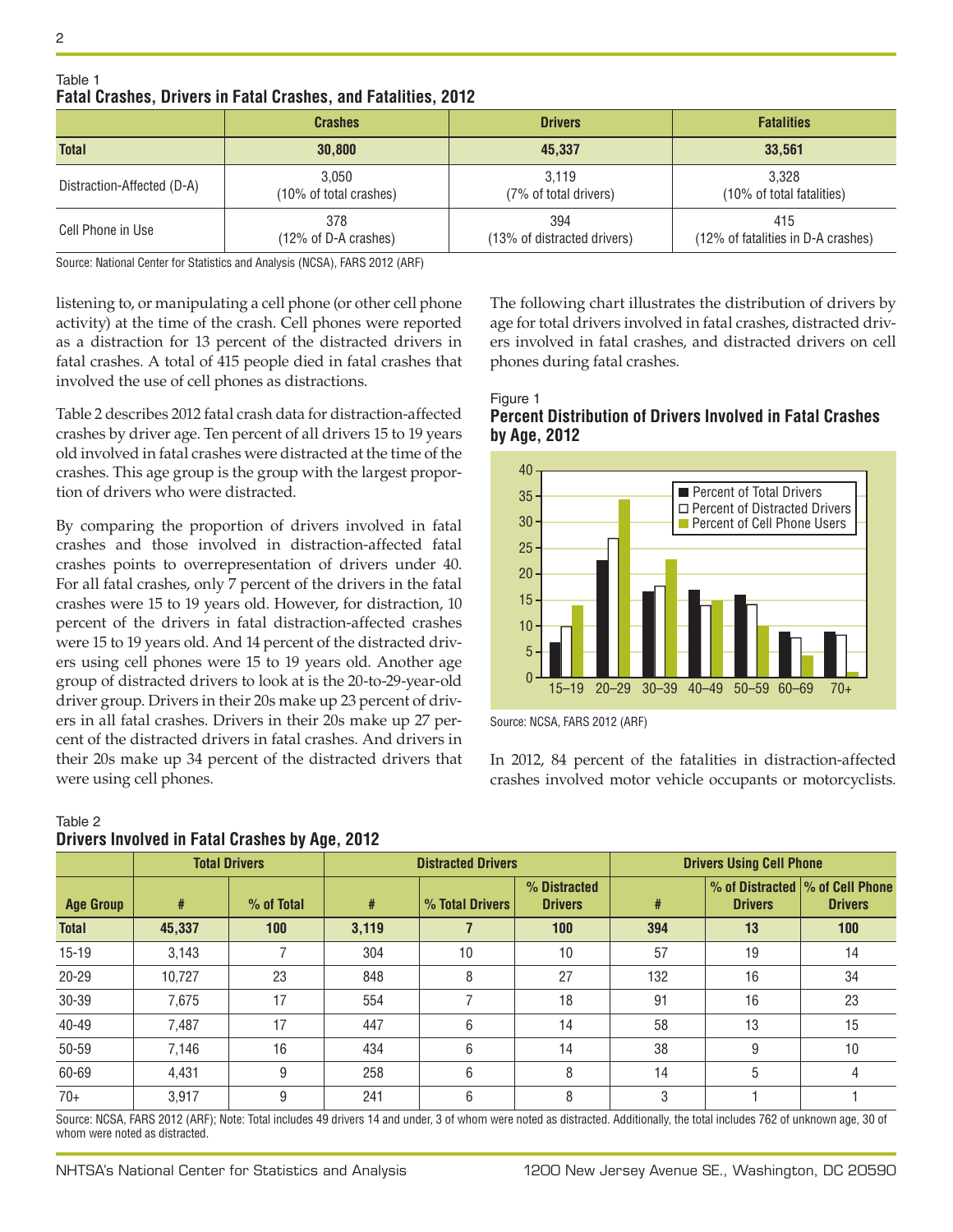#### Table 3 **Percentage Killed in Distraction-Affected Crashes, by Person Type, 2012**

| <b>Occupant</b> |                  |              | <b>Nonoccupant</b> |                     |              |              |
|-----------------|------------------|--------------|--------------------|---------------------|--------------|--------------|
| <b>Driver</b>   | <b>Passenger</b> | <b>Total</b> | <b>Pedestrian</b>  | <b>Pedalcyclist</b> | <b>Other</b> | <b>Total</b> |
| $2,010(60\%)$   | 778 (23%)        | 2,788 (84%)  | 434 (13%)          | 81(2%)              | 25(1%)       | 540 (16%)    |

Source: NCSA, FARS 2012 (ARF)

This compares to 83 percent of all motor vehicle crash fatalities involving occupants. Thus, the victims of distractionaffected crashes vary little from the victims of crashes overall. Table 3 describes the role of the people killed in distractionaffected crashes in 2012. Distracted drivers were involved in the deaths of 540 nonoccupants during 2012.

In 2012, 71 percent of the distracted drivers in fatal crashes were male as compared to 73 percent of drivers in all fatal crashes. Additionally, 57 percent of distracted drivers involved in fatal crashes were driving in the daytime (between 6 a.m. and 5:59 p.m.) as compared to 53 percent of drivers in all fatal crashes.

# *Estimates of People Injured in Distraction-Affected Crashes*

In 2012, an estimated 2,362,000 people were injured in motor vehicle traffic crashes (Table 4). The number of people injured in a distraction-affected crash in 2012 was estimated at 421,000 (18% of all the injured people). An estimated 28,000 people were injured in 2012 in crashes involving cell phones. These injured people in cell phone distraction crashes comprised 7 percent of all people injured in distraction-affected crashes.

Over the past three years, the estimated number of people injured in distraction-affected crashes has shown decreases and increases. As these are estimates, the changes may not be statistically significant. The percentage of injured people in distraction-affected crashes as a portion of all injured people has remained relatively constant.

Table 4

#### **Estimated Number of People Injured in Crashes and People Injured in Distraction-Affected Crashes**

|      |                | <b>Distraction</b>                      |                                                                                          |  |
|------|----------------|-----------------------------------------|------------------------------------------------------------------------------------------|--|
| Year | <b>Overall</b> | <b>Estimate</b><br>(% of Total Injured) | <b>Cell Phone Use</b><br>(% of People Injured in<br><b>Distraction-Affected Crashes)</b> |  |
| 2010 | 2,239,000      | 416,000 (19%)                           | 24,000 (6%)                                                                              |  |
| 2011 | 2,217,000      | 387,000 (17%)                           | 21,000 (5%)                                                                              |  |
| 2012 | 2,362,000      | 421,000 (18%)                           | 28,000 (7%)                                                                              |  |

Source: NCSA, GES 2008-2012

In 2012, there were an estimated 286,000 distraction-affected injury crashes (Table 5). Eighteen percent of all injury crashes involved some type of distraction. In these crashes, 293,000 drivers were distracted at the time of the crash.

#### Table 5 **Estimates of Distraction-Affected Injury Crashes, Drivers in Injury Crashes, and Injured People, 2012**

| <b>Distraction-Affected</b><br><b>Injury Crashes</b> | <b>Distracted Drivers in</b><br><b>Injury Crashes</b> | <b>People Injured in</b><br><b>Distraction-Affected</b><br><b>Crashes</b> |
|------------------------------------------------------|-------------------------------------------------------|---------------------------------------------------------------------------|
| 286,000                                              | 293,000                                               | 421.000                                                                   |
| (18% of all injury                                   | (10% of all drivers in                                | (18% of all injured                                                       |
| crashes)                                             | injury crashes)                                       | people)                                                                   |

Source: NCSA, GES 2012

## *Crashes of All Severity*

Table 6 provides information for all police-reported crashes from 2010 through 2012 including fatal crashes, injury

#### Table 6

#### **Motor Vehicle Traffic Crashes and Distraction-Affected Crashes by Year**

| Year | <b>Crash Severity</b> | <b>Overall Crashes</b> | <b>Distraction-Affected Crashes</b><br>(% of Total Crashes) | <b>D-A Crashes Involving</b><br><b>Cell Phone Use</b><br>(% of D-A Crashes) |
|------|-----------------------|------------------------|-------------------------------------------------------------|-----------------------------------------------------------------------------|
|      | <b>Fatal Crash</b>    | 30.296                 | 2,993 (10%)                                                 | 366(12%)                                                                    |
| 2010 | Injury Crash          | 1,542,000              | 279,000 (18%)                                               | 16,000 (6%)                                                                 |
|      | PDO Crash             | 3,847,000              | 618,000 (16%)                                               | 30,000(5%)                                                                  |
|      | <b>Total</b>          | 5,419,000              | 900,000 (17%)                                               | 47,000 (5%)                                                                 |
| 2011 | <b>Fatal Crash</b>    | 29.867                 | $3,047(10\%)$                                               | 354 (12%)                                                                   |
|      | Injury Crash          | 1,530,000              | 260,000 (17%)                                               | 15,000 (6%)                                                                 |
|      | PDO Crash             | 3,778,000              | 563,000 (15%)                                               | 35,000 (6%)                                                                 |
|      | <b>Total</b>          | 5,338,000              | 826,000 (15%)                                               | 50,000(6%)                                                                  |
| 2012 | <b>Fatal Crash</b>    | 30.800                 | $3,050(10\%)$                                               | 378 (12%)                                                                   |
|      | Injury Crash          | 1,634,000              | 286,000 (18%)                                               | 21,000 (7%)                                                                 |
|      | PDO Crash             | 3,950,000              | 619,000 (16%)                                               | $\overline{39,000}$ (6%)                                                    |
|      | <b>Total</b>          | 5,615,000              | 908,000(16%)                                                | 60,000(7%)                                                                  |

Source: NCSA, GES 2010–2012; PDO – Property Damage Only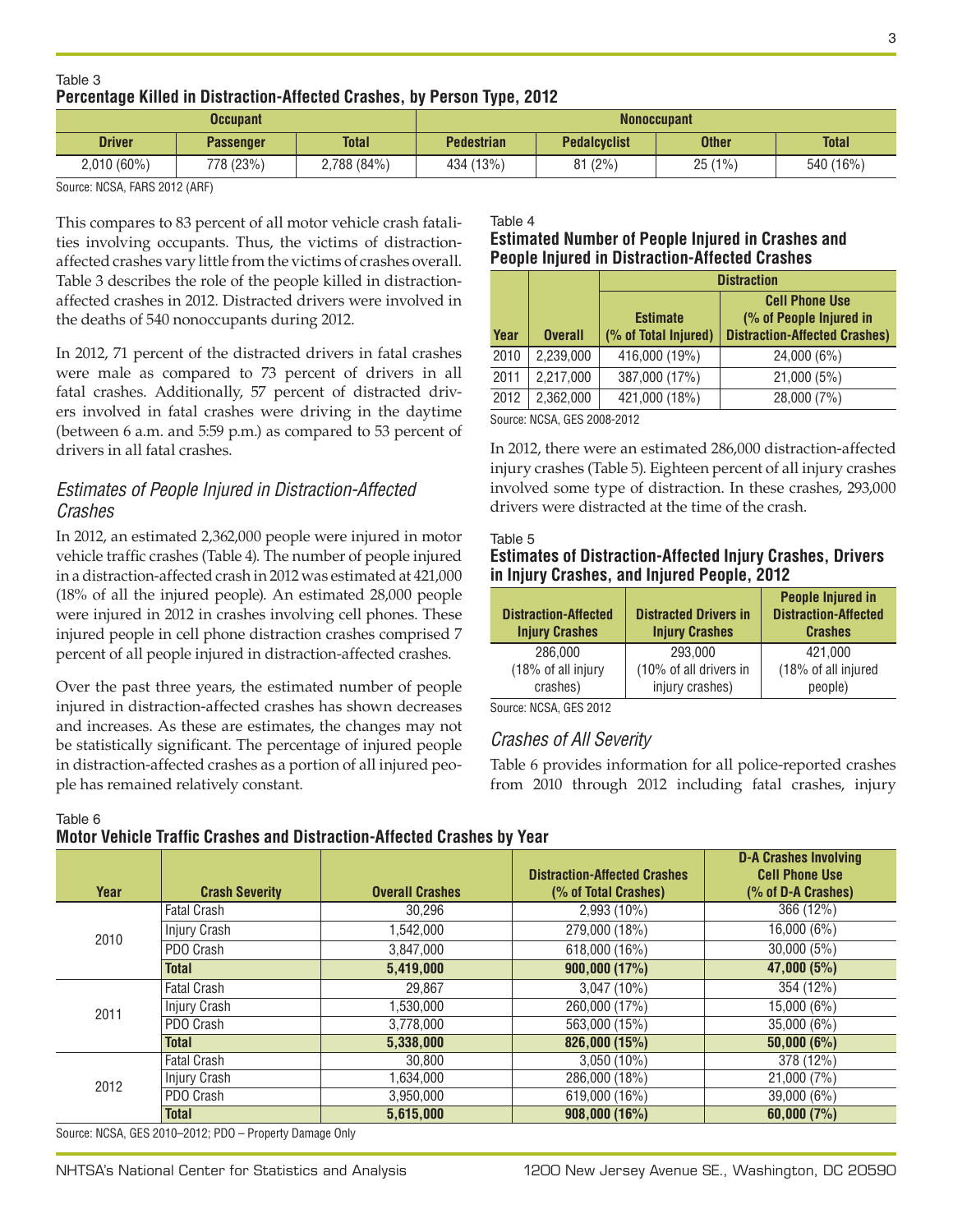crashes, and property-damage-only (PDO) crashes for the year. During this time period, the percentage of crashes of all severity that involve distractions fluctuates very little.

# **Appendix—Coding of Distraction during Crashes**

In keeping with the National Highway Traffic Safety Administration's distraction plan (*Overview of the National Highway Traffic Safety Administration's Driver Distraction Program,* April 2010, Report No. DOT HS 811 299), the agency continues to refine collection of information about the role of distracted driving in police-reported crashes. This includes an improvement to the coding of distraction in FARS. Prior to 2010, FARS, which contains data about fatal motor vehicle crashes, and the NASS-GES, which contains data about a sample of all severities of police-reported crashes, coded distraction information in different formats. FARS was more general and inclusive of generally inattentive behavior, whereas GES identified specific distracted driving behaviors. In 2010, the two systems' coding of distraction was unified. Beginning in 2010 for both systems, when looking at distraction-affected crashes, the driver in both FARS and GES is identified as "Yes-Distracted," "No-Not distracted," or "Unknown if distracted." If the driver is identified as distracted, further coding is performed to distinguish the specific activity that was distracting the driver. This was not a change for data coding for GES, but was in FARS. The data collected on the PAR did not change; rather, it is the way the data is classified in FARS to focus the fatal crash data on the set of distractions most likely to affect the crash. Prior to 2010 in FARS, distraction was not first identified in a Yes/No/Unknown manner. Rather, specific behaviors of the driver as coded on the PAR were combined and categorized as "distracted."

Because of this change in data coding in FARS, distractionaffected crash data from FARS beginning in 2010 cannot be compared to distracted-driving-related data from FARS from previous years. With only three years of fatal crash information for distraction under the new coding, the reader should take caution in making conclusions of trends in these data. GES data can be compared over the years, as the data coding did not change in this system.

Of additional note is the terminology regarding distraction. For FARS and GES data, beginning with 2010 data, any crash in which a driver was identified as distracted at the time of the crash is referred to as a distraction-affected crash. Discussion of cell phones is also more specific starting with the 2010 data. Starting in 2010, FARS no longer offers "cell phone present in vehicle" as a coding option, thus this code cannot be considered a distraction within the data set. From discussion with law enforcement officers, this code in years past was used when it was believed that the driver was using a cell phone at the time of the crash and thus contributed to the crash, but proof was not available. The use of a cell phone

is more specific with the current coding and if the specific involvement cannot be determined, law enforcement has other options available to discuss the role of the cell phone and thus the coding would reflect such. Because of these changes, the current language referring to cell phones is that the crash involved the *use of a cell phone* as opposed to the generic *cell-phone-involvement* used previously.

In a continuing effort towards uniformity in data collection among states, the Model Minimum Uniform Crash Criteria (MMUCC) was updated in June 2012. MMUCC is a guideline for collection of crash characteristics in police accident reports. In this updated edition, *MMUCC Guideline, 4th Edition,* the reporting element for distraction was improved after consultation with law enforcement, safety advocates, first responders, and industry representatives. The States are increasingly becoming compliant with these MMUCC guidelines.

## *Attribute Selection*

As discussed in the Methodology section of this Research Note, FARS and GES were accessed to retrieve distractionaffected crashes. Table A-1 contains every variable attribute available for coding for driver distraction along with examples to illustrate the meaning of the attribute. This is the coding scheme available for FARS and GES. Table A-1 further indicates whether that attribute was included in the analysis for distraction-affected crashes.

In 2012, the variable attributes changed to account for different ways that State police accident reports describe general categories of distraction, inattention, and careless driving. These additional attributes provide a more accurate classification of the behavior indicated on the police accident report. If the cell in the table is greyed out, the attribute did not exist for the indicated data years.

If there are no indications of usage for distraction-affected crashes, the attribute was not considered as a type of distraction behavior and therefore not included in the analysis. Bolded words are changes from the previous set of attributes.

## *Data Limitations*

NHTSA recognizes that there are limitations to the collection and reporting of FARS and GES data with regard to driver distraction. The data for FARS and GES are based on PARs and investigations conducted after the crash has occurred.

One significant challenge for collection of distracted driving data is the PAR itself. Police accident reports vary across jurisdictions, thus creating potential inconsistencies in reporting. Many variables on the police accident report are nearly universal, but distraction is not one of those variables. Some police accident reports identify distraction as a distinct reporting field, while others do not have such a field and identification of distraction is based upon the narrative portion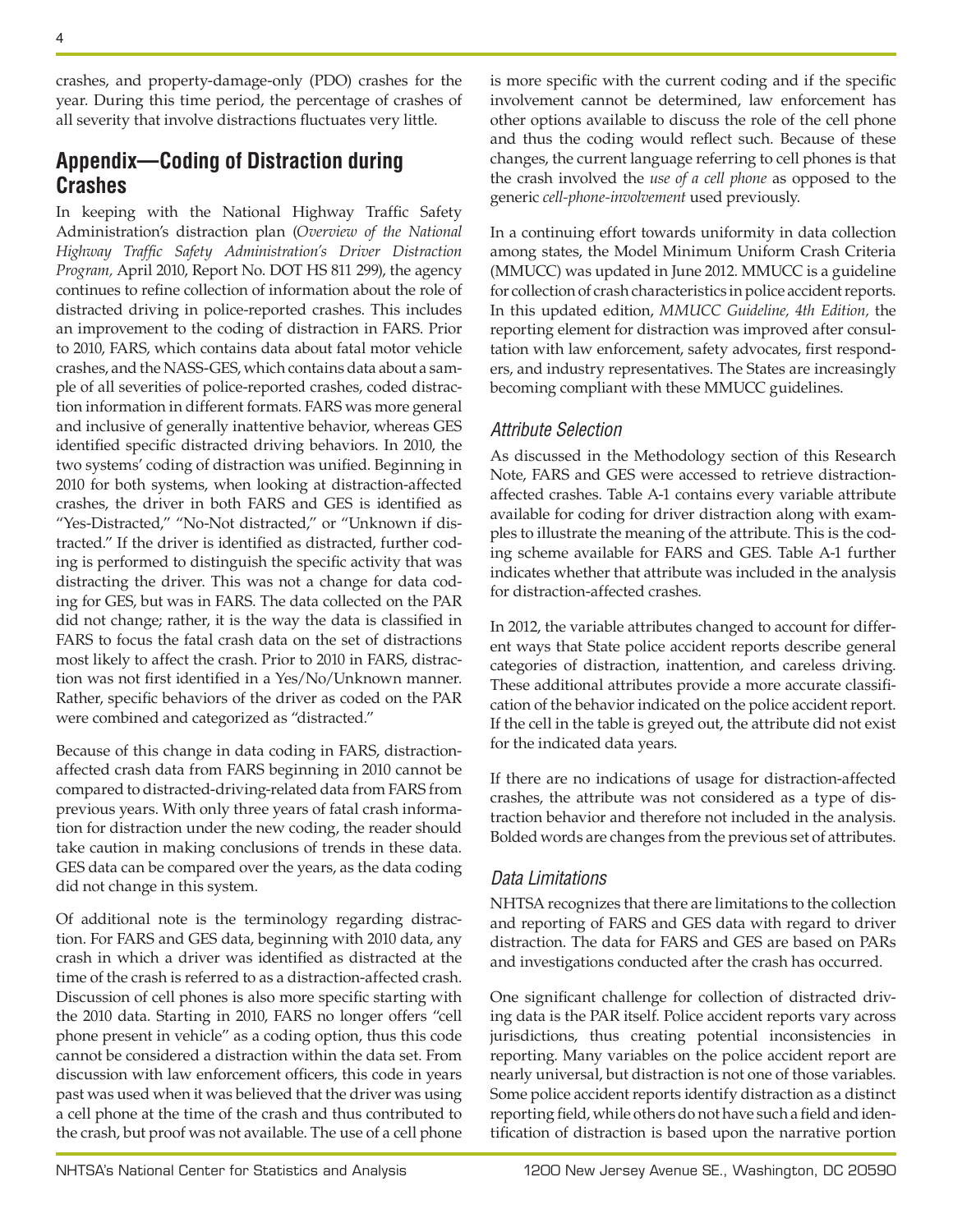of the report. The variation in reporting forms contributes to variation in the reported number of distraction-affected crashes. Any national or State count of distraction-affected crashes should be interpreted with this limitation in mind due to potential under-reporting in some States/primary sampling units and over-reporting in others.

The following are potential reasons for underreporting of distraction-affected crashes.

■ There are negative implications associated with distracted driving—especially in conjunction with a crash. Survey research shows that self-reporting of negative behavior

#### Table A-1

#### **Attributes Included in "Driver Distracted By" Element and Indication of Inclusion in Distraction-Affected Definitions, GES and FARS; Frequency of Distraction Attributes for FARS 2011**

|                                                                      |                                                                                                                                                                                                                                                                                                                                         | <b>Distraction-Affected Crashes</b> |                         |
|----------------------------------------------------------------------|-----------------------------------------------------------------------------------------------------------------------------------------------------------------------------------------------------------------------------------------------------------------------------------------------------------------------------------------|-------------------------------------|-------------------------|
| <b>Attribute</b>                                                     | <b>Examples</b>                                                                                                                                                                                                                                                                                                                         | 2010-2011                           | 2012                    |
| Not distracted                                                       | Completely attentive to driving; no indication of distraction or noted as Not                                                                                                                                                                                                                                                           |                                     |                         |
|                                                                      | <b>Distracted</b>                                                                                                                                                                                                                                                                                                                       |                                     |                         |
| Looked but did not see                                               | Driver paying attention to driving but does not see relevant vehicle, object, etc.                                                                                                                                                                                                                                                      |                                     |                         |
| By other occupant                                                    | Distracted by occupant in driver's vehicle; includes conversing with or looking at<br>other occupant                                                                                                                                                                                                                                    | $\mathsf{X}$                        | X                       |
| By a moving object in vehicle                                        | Distracted by moving object in driver's vehicle; includes dropped object, moving<br>pet, insect, cargo.                                                                                                                                                                                                                                 | $\mathsf{X}$                        | $\mathsf{X}$            |
| While talking or listening to<br>cellular phone                      | Talking or listening on cellular phone; includes talking or listening on a "hands-<br>free" or Bluetooth enabled phone                                                                                                                                                                                                                  | X                                   | X                       |
| While manipulating cellular<br>phone                                 | Dialing or text messaging on cell phone or any wireless email device; any manual<br>button/control actuation on phone qualifies                                                                                                                                                                                                         | $\mathsf X$                         | X                       |
| Other cellular phone-related                                         | Used when the Police Report indicated the driver is distracted from the driving<br>task due to cellular phone involvement, but none of the specified codes are<br>applicable (e.g., reaching for cellular phone, etc.). This code is also applied when<br>specific details regarding cellular phone distraction/usage are not provided. | X                                   | Χ                       |
| While adjusting audio and/or<br>climate controls                     | While adjusting air conditioner, heater, radio, cassette, using the radio, using the<br>cassette or CD mounted into vehicle                                                                                                                                                                                                             | X                                   | X                       |
| While using other component/<br>controls integral to vehicle         | Manipulating a control in the vehicle including adjusting headlamps, interior<br>lights, controlling windows, door locks, mirrors, seats, steering wheels, on-board<br>navigational devices, etc.                                                                                                                                       | Χ                                   | Χ                       |
| While using or reaching for<br>device/object brought into<br>vehicle | Radar detector, CDs, razors, music portable CD player, headphones, a navigational<br>device, a laptop or tablet PC, etc.; if unknown if device is brought into vehicle or<br>integral, use Object Brought Into Vehicle                                                                                                                  | X                                   | $\mathsf X$             |
| Distracted by outside person,<br>object, or event                    | Animals on roadside or previous crash, non-traffic related signs. Do not use when<br>driver has recognized object/event and driver has taken evasive action                                                                                                                                                                             | X                                   | Χ                       |
| Eating or drinking                                                   | Eating or drinking or actively related to these actions                                                                                                                                                                                                                                                                                 | $\overline{\mathsf{X}}$             | $\overline{X}$          |
| Smoking related                                                      | Smoking or involved in activity related to smoking                                                                                                                                                                                                                                                                                      | $\overline{\mathsf{x}}$             | $\overline{\mathsf{x}}$ |
| No driver present/unknown if                                         | When no driver is in this vehicle or when it is unknown if there is a driver present                                                                                                                                                                                                                                                    |                                     |                         |
| driver present                                                       | in this vehicle at the time of the crash                                                                                                                                                                                                                                                                                                |                                     |                         |
| <b>Distraction/Inattention</b>                                       | Used exclusively when "distraction/inattention" or "inattention/distraction" are<br>noted in case materials as one combined attribute                                                                                                                                                                                                   |                                     | Χ                       |
| <b>Distraction/Careless</b>                                          | Used exclusively when "distraction/careless" or "careless/distraction" are note in                                                                                                                                                                                                                                                      |                                     |                         |
|                                                                      | case materials as one combined attribute                                                                                                                                                                                                                                                                                                |                                     | X                       |
| <b>Careless/Inattentive</b>                                          | Used exclusively when "careless/inattentive" or "inattentive/careless" are noted in<br>case materials as one combined attribute                                                                                                                                                                                                         |                                     | Χ                       |
| Distraction/inattention, details<br>unknown                          | Distraction and/or inattention are noted on the PAR but the specifics are unknown                                                                                                                                                                                                                                                       | $\mathsf{X}$                        |                         |
|                                                                      | Distraction (distracted), details Used when "distraction" or "distracted" are noted in case materials but specific                                                                                                                                                                                                                      |                                     |                         |
| unknown                                                              | distraction(s) cannot be identified                                                                                                                                                                                                                                                                                                     |                                     | X                       |
| Inattention (inattentive),                                           | Used when "inattention" or "inattentive" are noted in the case materials but it                                                                                                                                                                                                                                                         |                                     |                         |
| details unknown                                                      | cannot be identified if this refers to a distraction                                                                                                                                                                                                                                                                                    |                                     | X                       |
| Not reported                                                         | No field available on PAR; field on PAR left blank; no other information available                                                                                                                                                                                                                                                      |                                     |                         |
| Inattentive or lost in thought                                       | Driver is thinking about items other than the driving task (e.g., daydreaming)                                                                                                                                                                                                                                                          | $\overline{\mathsf{X}}$             |                         |
| Lost in thought/Daydreaming                                          | Used when the driver is not completely attentive to driving because he/she is                                                                                                                                                                                                                                                           |                                     |                         |
|                                                                      | thinking about items other than the driving task.                                                                                                                                                                                                                                                                                       |                                     | Χ                       |
| Other distraction                                                    | Details regarding the driver's distraction are known but none of the specified<br>codes are applicable                                                                                                                                                                                                                                  | X                                   |                         |
| Unknown if distracted                                                | PAR specifically states unknown                                                                                                                                                                                                                                                                                                         |                                     |                         |
|                                                                      |                                                                                                                                                                                                                                                                                                                                         |                                     |                         |